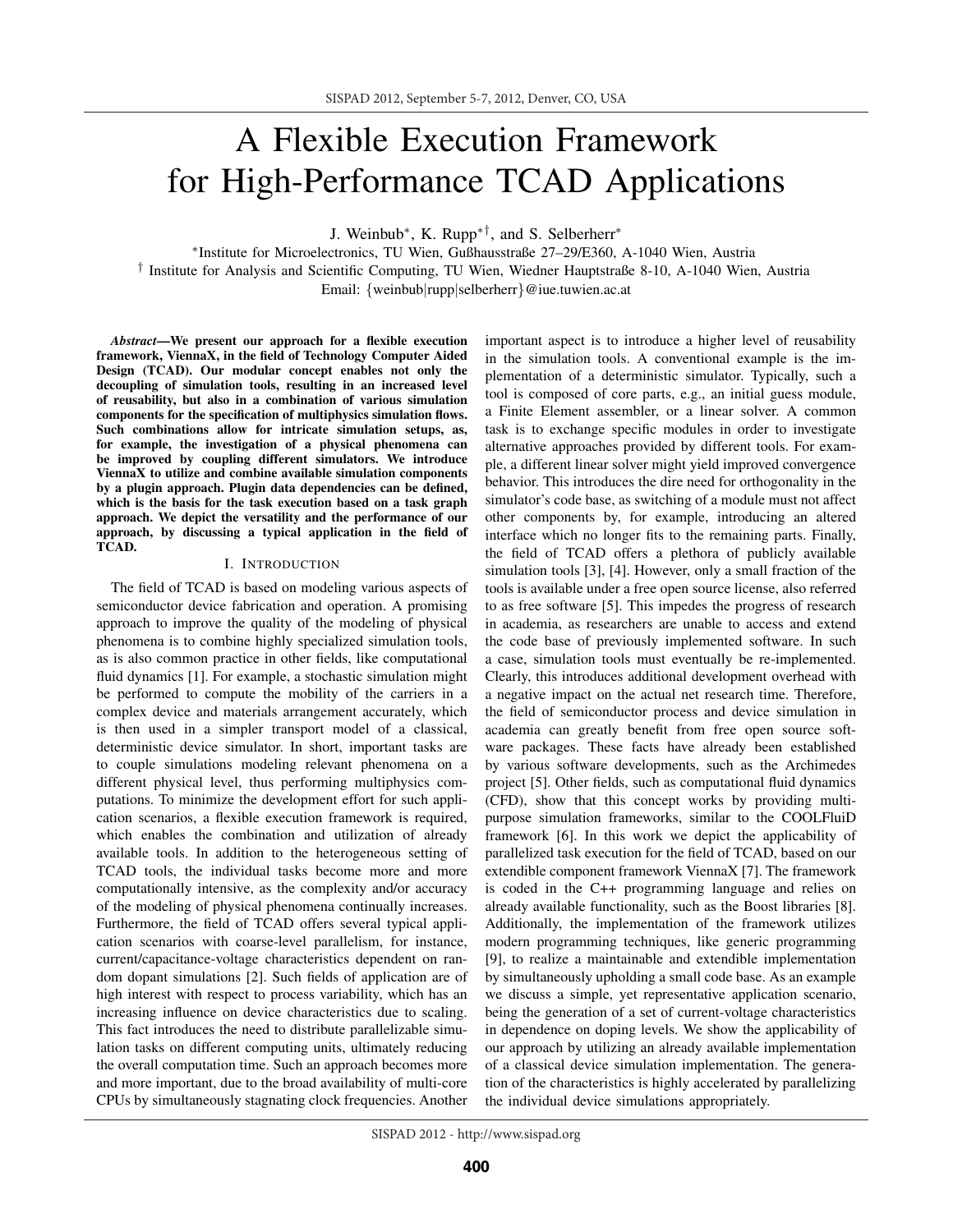

Fig. 1: The proposed decoupling of simulation tools is depicted by utilizing ViennaX. Step 1: A conventional simulation tool is described by a configuration file. Step 2: The configuration file is loaded. Step 3: The required plugins are loaded, according to the configuration data. Step 4: The task graph is generated based on the dependencies, and ultimately executed. The final simulation flow follows the initial one. However, the modularity, hence the flexibility, is increased substantially, as plugins can be easily exchanged.

# II. RELATED WORK

The Intel Threading Building Blocks (Intel TBB) library [10] is a free open source library licensed under the GPLv2. The library provides mechanisms to express parallelism based on a shared-memory approach to C++ implementations. One of the core features is the so-called flow graph. A flow graph can be used to send messages, representing arbitrary data, between components. Our approach is similar to the one of Intel's TBB library. The primary difference, though, is the fact, that the TBB library is based solely on a sharedmemory approach. Therefore, it does not scale beyond one computing node.

The COOLFluiD project [1], [6] enables CFD-oriented multiphysics simulations based on a component framework. The core is a flexible plugin system, coupled with a data communication layer based on so-called data sockets. Each plugin can set up data sockets which are in turn used to generate a dependence hierarchy. This dependence information is used to drive the overall execution. The source code is available under the LGPLv3 license. The significance of the COOLFluiD framework with respect to our approach is twofold. First, we adopted the plugin system, enabling us to conveniently reuse already available functionality.

Second, the communication layer based on data sockets is the basis for our implementation. However, our approach differs significantly. COOLFluiD performs an automatic partitioning and distribution of the data structures via the Message Passing Interface (MPI), whereas we follow the approach, that distribution should be performed on the user's intent within plugins, not automatically. In contrast to COOLFluiD, our approach enables a more general way to model processes, like the Intel TBB library, which ultimately supports utilization in a much broader field of scientific computing.

# III. THE FRAMEWORK

We focus on the decoupling of simulation flows according to their inherent functional blocks, as depicted in Fig. 1. This modularization is implemented by utilizing our ViennaX framework, which provides a plugin system, configuration mechanisms, and execution schedulers. A serial and a parallel MPI-based scheduler are available. While the serial scheduler solely utilizes a single CPU core for executing tasks, the parallel MPI-based scheduler distributes plugins to different available cores, as long as the plugins can be executed concurrently (Fig. 2). The plugin system is powered by a socalled self-registering technique [11]. This plugin approach introduces a high level of reusability by wrapping already available functionality into components with a specific, unified interface. The plugins can contain core parts of simulations, such as a linear solver implementation, but also full-fledged simulators in their own right. This approach is highly flexible; for example, simulation tools may be combined to form multiphysics simulation flows, but they may also be decomposed into smaller components, enabling specific exchanges of functionality by switching the respective plugins.



Fig. 2: The plugin execution is handled by the scheduler. If the plugins are parallelizable and there are free processes, the MPI-based scheduler distributes the task executions. Dots refer to outgoing data dependencies, and circles to incoming.



Fig. 3: A plugin can be used to wrap available functionality. Due to the abstraction mechanism provided by the socket input/output dependencies, plugins can be exchanged by other plugins.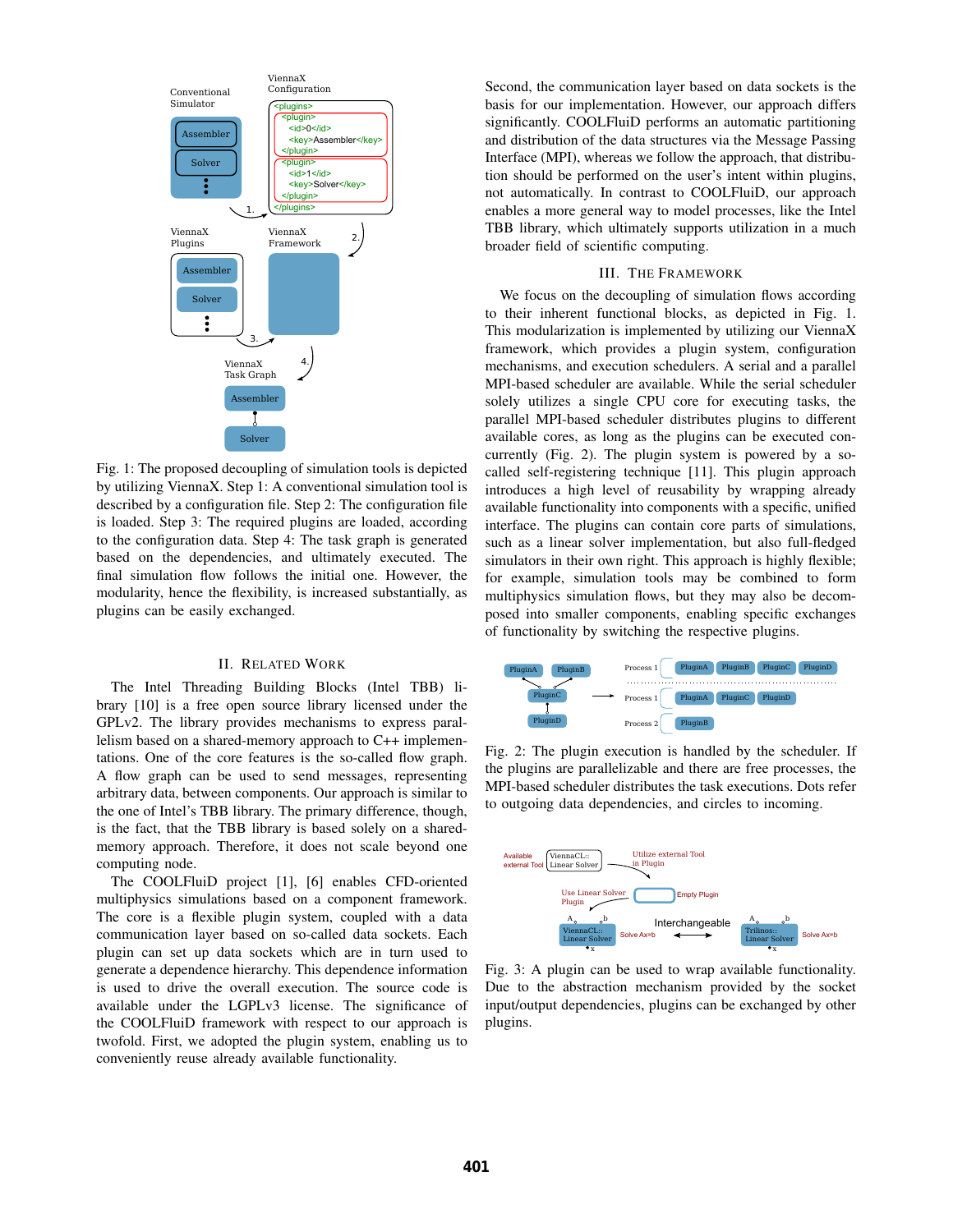Fig. 3 depicts the setup and exchange of a plugin. If the process of interchanging plugins is compared to the one of conventional simulation tools, it is clear that the conventional approach would require actual coding, and as such requires indepth knowledge of the implementation at hand. For obvious reasons, this fact impedes the implementation of changing functionality. With our plugin-based approach, the exchange can be realized conveniently, by adjusting the input configuration data accordingly.

A core part of a task graph execution framework is the communication layer. As already mentioned, we adopted the data socket approach of the COOLFluiD project [6]. Essentially, each plugin can define input and output data sockets, called sink and source, respectively. These data sockets can be used to send data to and from plugins. Sockets are defined before the execution of the overall task graph, and can be based on parameters provided by the input configuration data. Fig. 4 depicts our approach for defining a plugin's data sockets. Arbitrary data types can be associated with each data socket, which are additionally identified with a unique identification string. The connection of the data sockets, which relates to generating the underlying task graph, is carried out automatically by the framework. The unique identification string as well as the associated data type of each data socket is used to automatically connect the corresponding counterparts. To ascertain the validity of the input data, units of physical quantities can be attached to the identification string of the sockets. As the socket connection algorithm checks against this information, sockets with data of different units cannot be connected. This is an important aspect, as it automatically catches one of the fundamental sources of error in scientific computing.



Fig. 4: The data sockets of a plugin are created based on the configuration during run-time. The sockets can be used to exchange data with other plugins.

A typical simulation task is implementing optimization processes. ViennaX enables this type of simulations by supporting loops in the task graphs, as depicted in Fig. 5. This loop mechanism can be used to, for example, implement automatic mesh generation based on convergence to an optimal set of parameters driven by a specific metric, such as the quality of the generated mesh elements.

# IV. REUSABILITY

One of the major tasks is to utilize already available functionality in order to reduce the overall implementation time. For simulation components, like linear solvers, this task is typically straightforward, as the implementations are typically



Fig. 5: An archetypal loop execution is depicted. PluginB and PluginC handle the loop logic. The loop is only exited, if the internal logic of the loop-exit plugin, PluginC in this case, decides so.

provided by a library [12], [13], which provides an application programming interface (API) and therefore can be directly utilised from within an implementation, like a ViennaX plugin.

However, in the case of implementing a plugin wrapping standalone simulation tools, the situation changes considerably. The availability of an API destined to work for external access cannot be expected, as the implementation of the simulation application does not require such a convenience layer. In the field of TCAD, standalone simulation applications typically process an input configuration file used for driving the overall simulation, for instance, the Archimedes project [5]. The implementation of the application can be typically directly transferred to a ViennaX plugin. However, the challenge is to handle the configuration of the simulator. A feasible, nonintrusive approach is to implement an additional ViennaX plugin which generates the configuration file based on certain parameters for the external simulation plugin (Fig. 6). A template configuration is stored as a string datatype, where certain parameters are replaced to alter the configuration of the simulation tool. We consider the overhead of generating and processing the simulation file as negligible, as the process has to be performed only once per execution and, above all, the computationally expensive part is the actual simulation. This approach depicts the versatility of our plugin system, as available standalone simulation tools can be utilized with a minimum of effort by simultaneously enabling to actively adjust simulation parameters during the course of the overall ViennaX execution.



Fig. 6: A standalone simulation application driven by an input configuration file can be utilized by ViennaX by introducing an additional plugin for generating the configuration file.